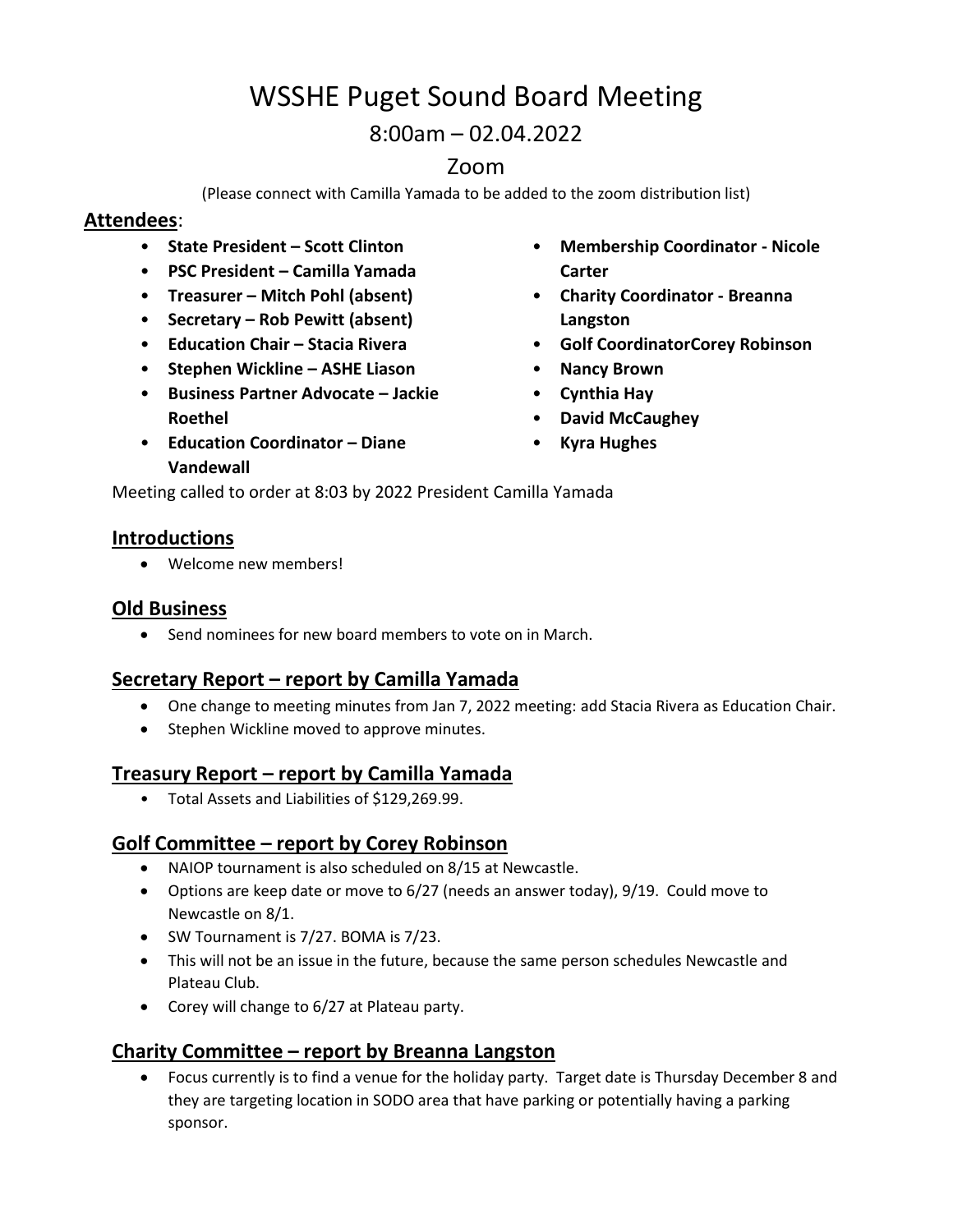Once location for holiday party is nailed down, the committee will work on planning the Day of Service.

## **Social Media - report by Stephen Wickline**

- Updates to website specific to membership have been brought to state board. In response, State Board initiated a task force to plan and implement website changes.
- The first phase is to adjust some low hanging fruit that doesn't require development costs. Fawn is doing this now.
- Proposed changes include: a new Get Involved tab with drop down including Become a Member, Join a Committee, Community, Sponsorships. From there a new page summarizing each of the chapters' committees will have a paragraph and leadership. Optionally a page for each committee. Fawn is working on costs for these changes to then finalize and approve.

## **Membership Committee - report by Stephen Wickline**

- Focus has been on changes to website to drive membership.
- March education event is going forward without networking piece due to concerns about pandemic.
- A networking event is in development for summer depending on pandemic status. Event will likely be outdoors.
- This year's committee is making progress in collaborating with other committees.

## **Education Committee - report by Diane Vandewall**

- Next week Friday 2/11 9:00 is Roundtable on water intrusion and leaks. Jeff Solvane will present. Scott is looking for another speaker from UW.
- In person event is planned for late March. Topics are not finalized but potential topics include: utility failures, competencies, and relative humidity. Committee will meet next week to finalize topics by week of 2/14 so advertising can go out.
- Healthcare organizations are not allowing events onsite so new 3 tiered approach to find locations: 1) education sponsors, 2) people who participate on board and committees, 3) membership at large.
- PS Ed committee is collaborating with SW for shared event in May. Meeting next week to start planning. Derek Rae and Cody Binns are taking the lead.
- Working on a full day or multi-day training in late summer or fall for NFPA 99 and 101. Details TBD.
- Diane has looked into swag: Yeti cups are very expensvie and have a long lead time. Other options include tumblers, padfolios and flashlights. Ed Committee will review products and pricing. Diane will also collaborate with Membership to determine if different levels of swag are appropriate for different audiences.
- Camilla reported getting lots of feedback that the roundtables are valuable and really good.
- Front line is not likely to attend roundtables or events, but facilities can put it up in a conference room and let those who want to join. Attendees should indicate in chat how many people in room so Diane can track number of attendees and professional vs. business partner..
- ASHE CEUs are separated into different buckets: Maintenance, PDC, Finance, etc.